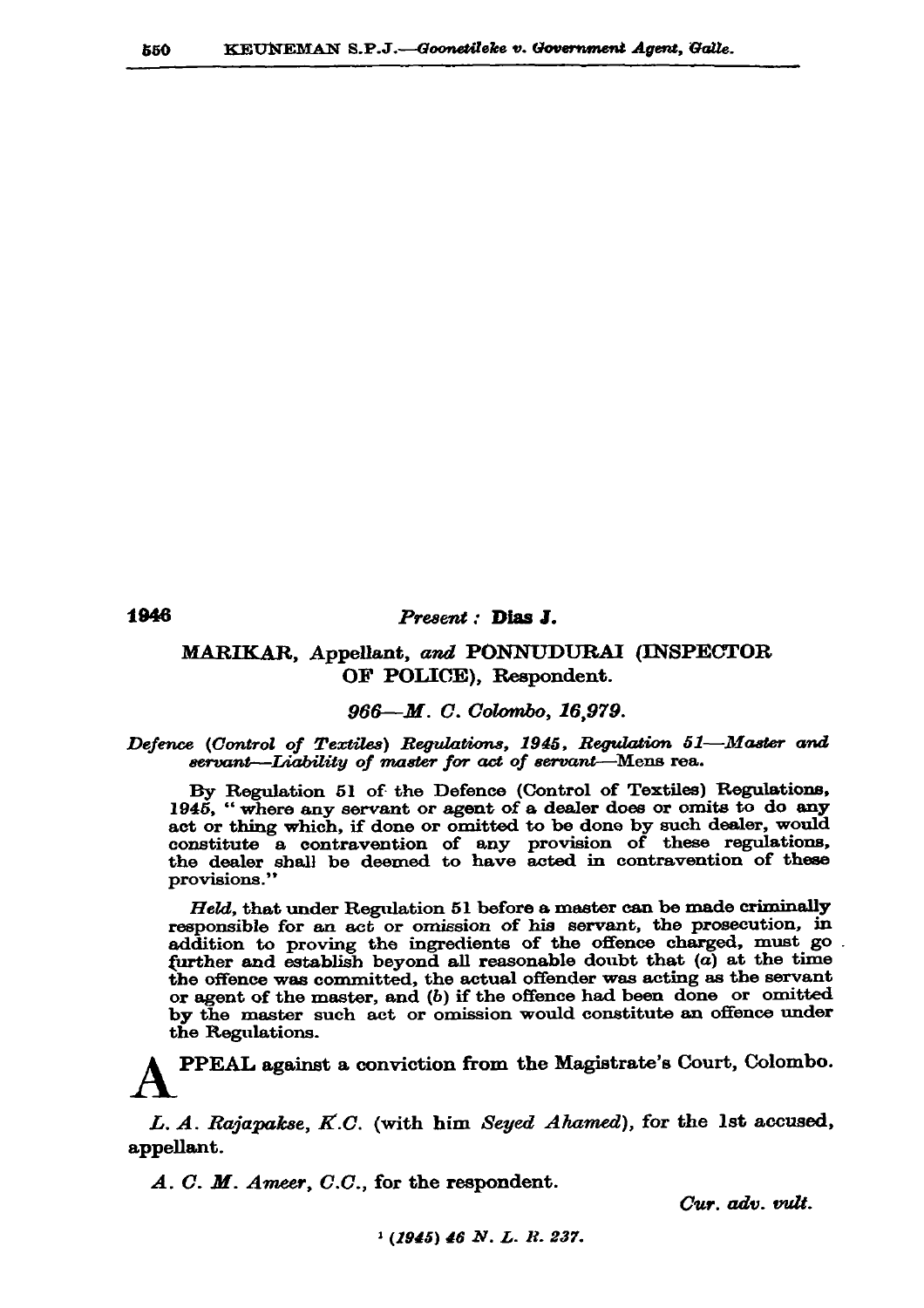## October 28, 1946. DIAS J.-

The appellant (the master) and one Abdul Cader (the servant) were jointly charged that on May 4, 1946, (a) they sold to one Jayasundera two yards of poplin at Rs. 4 per yard when the controlled price was Re. 1.37 per vard in breach of Regulation 22 (1) of the Defence (Control of Textiles) Regulations published in the Government Gazette No. 9,388 dated March 28, 1945; ( $b$ ) they being dealers sold the said two yards to Javasundera without the appropriate number of coupons being surrendered in breach of Regulation 40 (1), and (c) being licensed dealers in textiles failing to give Jayasundera a receipt or invoice in breach of Regulation 31 (1). Abdul Cader has been acquitted, while the appellant was convicted on all three charges and sentenced in the aggregate to a fine of Rs. 1,500 or in default to undergo three months' rigorous imprisonment.

The facts establish that the appellant is the owner of a boutique at Welikada, where he carries on trade as a licensed dealer in textiles. Abdul Cader at the material date was his servant. On May 1, 1946, the appellant left his boutique and went to his village at Beruwala and was absent from Colombo until May 8, 1946. It will be recalled that the alleged offence was committed on May 4, 1946. *i.e.*, in the absence of the appellant.

On information received Police Sergeant Salih of the Welikada Police together with Fonseka, a Textile Control Inspector, decided to raid the appellant's boutique at about 12.30 P.M. after shop hours. They sent the decoy Jayasundera with a ten-rupee note, the number of which had been noted with instructions to buy cloth and to insist on being given a receipt.

There is no reason to doubt that the 2nd accused Abdul Cader who was in the shop which was closed, except for two planks which were open, sold two yards of poplin to Jayasundera. The rest of the roll was on the counter with the controlled price of Re. 1.37 per yard marked on it. The decoy had Rs. 2 in his hand while the ten-rupee note Pl was taken out of a card board box by the 2nd accused and handed to the inspector. No receipt was given to Jayasundera, and there was no entry of this transaction in the bill book or any other book of the shop.

It is common ground that the Regulations as framed contain no provision under which the 2nd accused could be convicted. He was therefore acquitted. The appellant is sought vicariously to be made criminally liable under section 51 of the Regulations which reads as follows :-

"Where any servant or agent of a dealer does or omits to do any act or thing which, if done or omitted to be done by such dealer, would constitute a contravention of any provision of these Regulations, the dealer shall be deemed to have acted in contravention of those provisions."

Under that Regulation before a master can be made criminally responsible for an act or omission of his servant, the prosecution in addition to proving the ingredients of the offence charged, must go further and